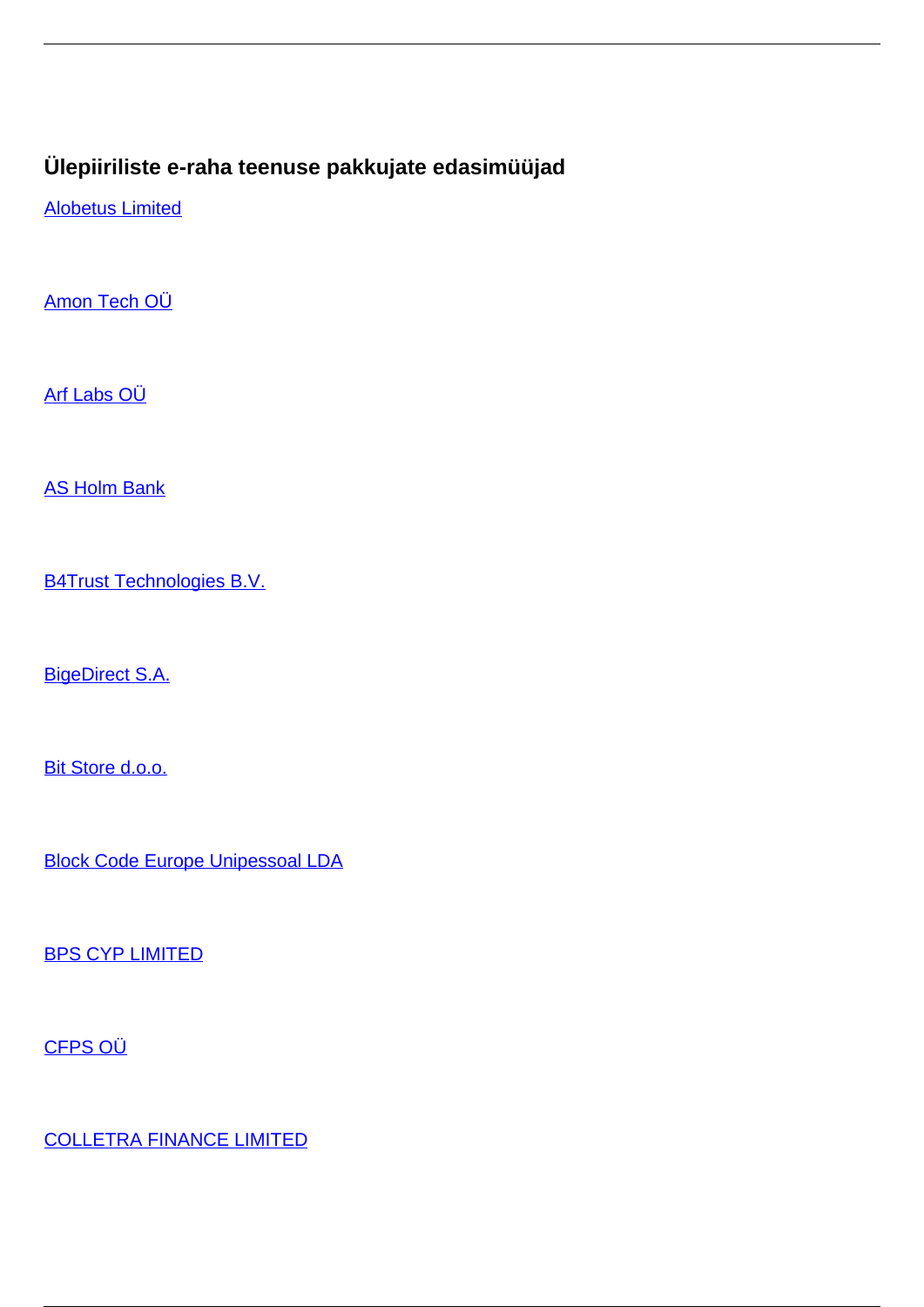[DCC Data Communications Company LTD](/et/makseteenused/makseteenused/e-raha-asutused/ulepiiriliste-e-raha-teenuse-pakkujate-edasimuujad/dcc-data-communications-company-ltd)

[Die Kunden GmbH](/et/makseteenused/makseteenused/e-raha-asutused/ulepiiriliste-e-raha-teenuse-pakkujate-edasimuujad/die-kunden-gmbh)

**[DLTify UAB](/et/makseteenused/makseteenused/e-raha-asutused/ulepiiriliste-e-raha-teenuse-pakkujate-edasimuujad/dltify-uab)** 

[E-Pay Space](/et/makseteenused/makseteenused/e-raha-asutused/ulepiiriliste-e-raha-teenuse-pakkujate-edasimuujad/e-pay-space)

[ELYPS SA](/et/makseteenused/makseteenused/e-raha-asutused/ulepiiriliste-e-raha-teenuse-pakkujate-edasimuujad/elyps-sa)

[EMS Technology Single Member Private Company](/et/makseteenused/makseteenused/e-raha-asutused/ulepiiriliste-e-raha-teenuse-pakkujate-edasimuujad/ems-technology-single-member-private-company)

[Era Finance OÜ](/et/makseteenused/makseteenused/e-raha-asutused/ulepiiriliste-e-raha-teenuse-pakkujate-edasimuujad/era-finance-ou)

[Finadvant Technologies S.L.](/et/makseteenused/makseteenused/e-raha-asutused/ulepiiriliste-e-raha-teenuse-pakkujate-edasimuujad/finadvant-technologies-sl)

[Frozen Time – Unipessoal LDA](/et/makseteenused/makseteenused/e-raha-asutused/ulepiiriliste-e-raha-teenuse-pakkujate-edasimuujad/frozen-time-unipessoal-lda)

[Gleec Pay OÜ](/et/makseteenused/makseteenused/e-raha-asutused/ulepiiriliste-e-raha-teenuse-pakkujate-edasimuujad/gleec-pay-ou)

[IFX Payments Europe sp z.o.o.](/et/makseteenused/makseteenused/e-raha-asutused/ulepiiriliste-e-raha-teenuse-pakkujate-edasimuujad/ifx-payments-europe-sp-zoo)

[Incard Europe Limited](/et/makseteenused/makseteenused/e-raha-asutused/ulepiiriliste-e-raha-teenuse-pakkujate-edasimuujad/incard-europe-limited)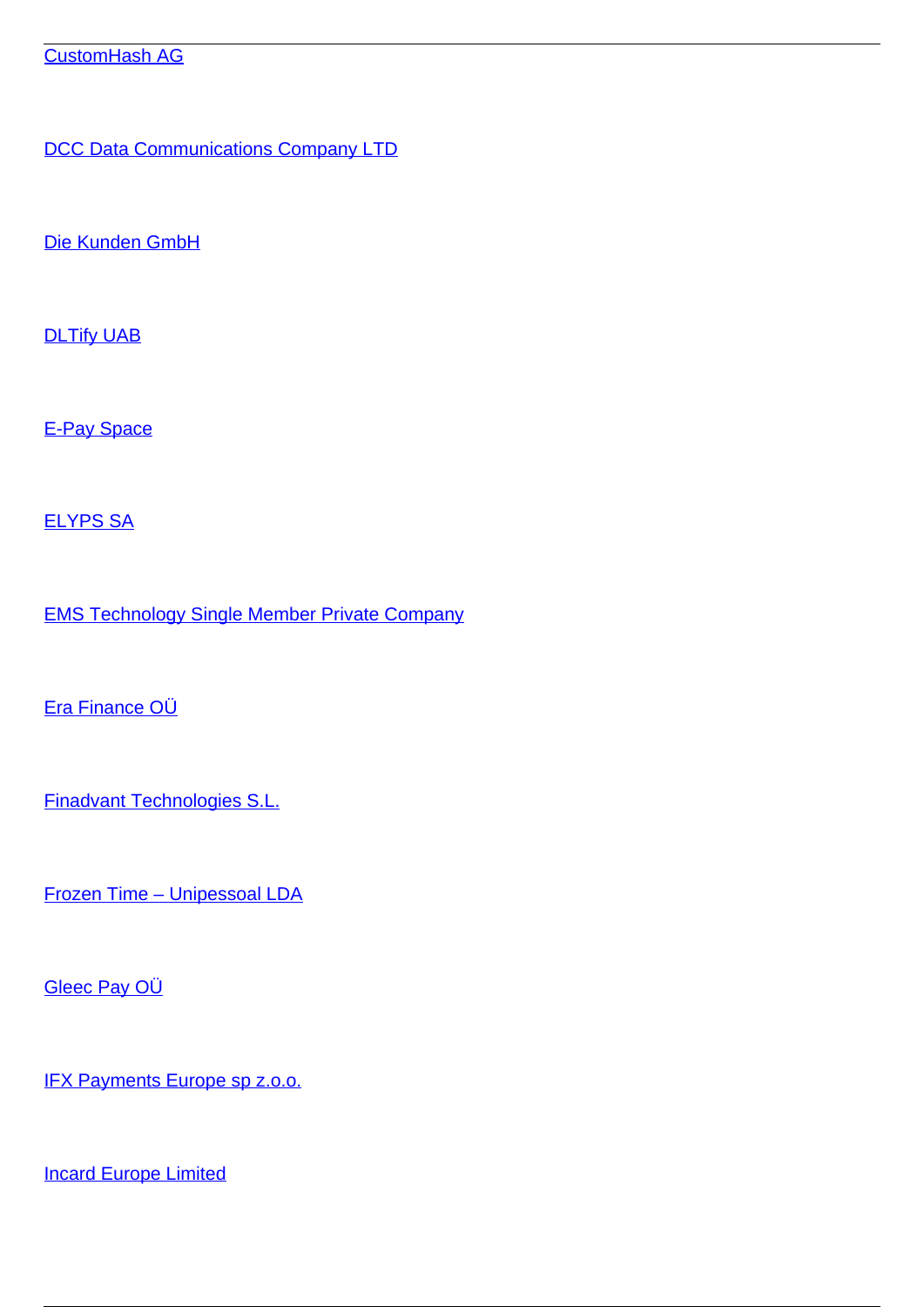[LinkCy Payment Service Provider UAB](/et/makseteenused/makseteenused/e-raha-asutused/ulepiiriliste-e-raha-teenuse-pakkujate-edasimuujad/linkcy-payment-service-provider-uab)

[Me Company OÜ](/et/makseteenused/makseteenused/e-raha-asutused/ulepiiriliste-e-raha-teenuse-pakkujate-edasimuujad/me-company-ou)

[Metallicus UAB](/et/makseteenused/makseteenused/e-raha-asutused/ulepiiriliste-e-raha-teenuse-pakkujate-edasimuujad/metallicus-uab)

[MIDI FINANCIAL LIMITED](/et/makseteenused/makseteenused/e-raha-asutused/ulepiiriliste-e-raha-teenuse-pakkujate-edasimuujad/midi-financial-limited)

[MIMO EUROPE UAB](/et/makseteenused/makseteenused/e-raha-asutused/ulepiiriliste-e-raha-teenuse-pakkujate-edasimuujad/mimo-europe-uab)

[MONECOR \(EUROPE\) LIMITED](/et/makseteenused/makseteenused/e-raha-asutused/ulepiiriliste-e-raha-teenuse-pakkujate-edasimuujad/monecor-europe-limited)

[Monese EU SA](/et/makseteenused/makseteenused/e-raha-asutused/ulepiiriliste-e-raha-teenuse-pakkujate-edasimuujad/monese-eu-sa)

[Moneyfold OÜ](/et/makseteenused/makseteenused/e-raha-asutused/ulepiiriliste-e-raha-teenuse-pakkujate-edasimuujad/moneyfold-ou)

[Monolith Card \(Portugal\) Sociedade Unipessoal LDA](/et/makseteenused/makseteenused/e-raha-asutused/ulepiiriliste-e-raha-teenuse-pakkujate-edasimuujad/monolith-card-portugal-sociedade-unipessoal-lda) 

[Moonable OÜ](/et/makseteenused/makseteenused/e-raha-asutused/ulepiiriliste-e-raha-teenuse-pakkujate-edasimuujad/moonable-ou)

[MY AHMED IRELAND LIMITED](/et/makseteenused/makseteenused/e-raha-asutused/ulepiiriliste-e-raha-teenuse-pakkujate-edasimuujad/my-ahmed-ireland-limited)

[Opt1mize Technologies Limited](/et/makseteenused/makseteenused/e-raha-asutused/ulepiiriliste-e-raha-teenuse-pakkujate-edasimuujad/opt1mize-technologies-limited)

[Orenda Finance IRE Limited](/et/makseteenused/makseteenused/e-raha-asutused/ulepiiriliste-e-raha-teenuse-pakkujate-edasimuujad/orenda-finance-ire-limited)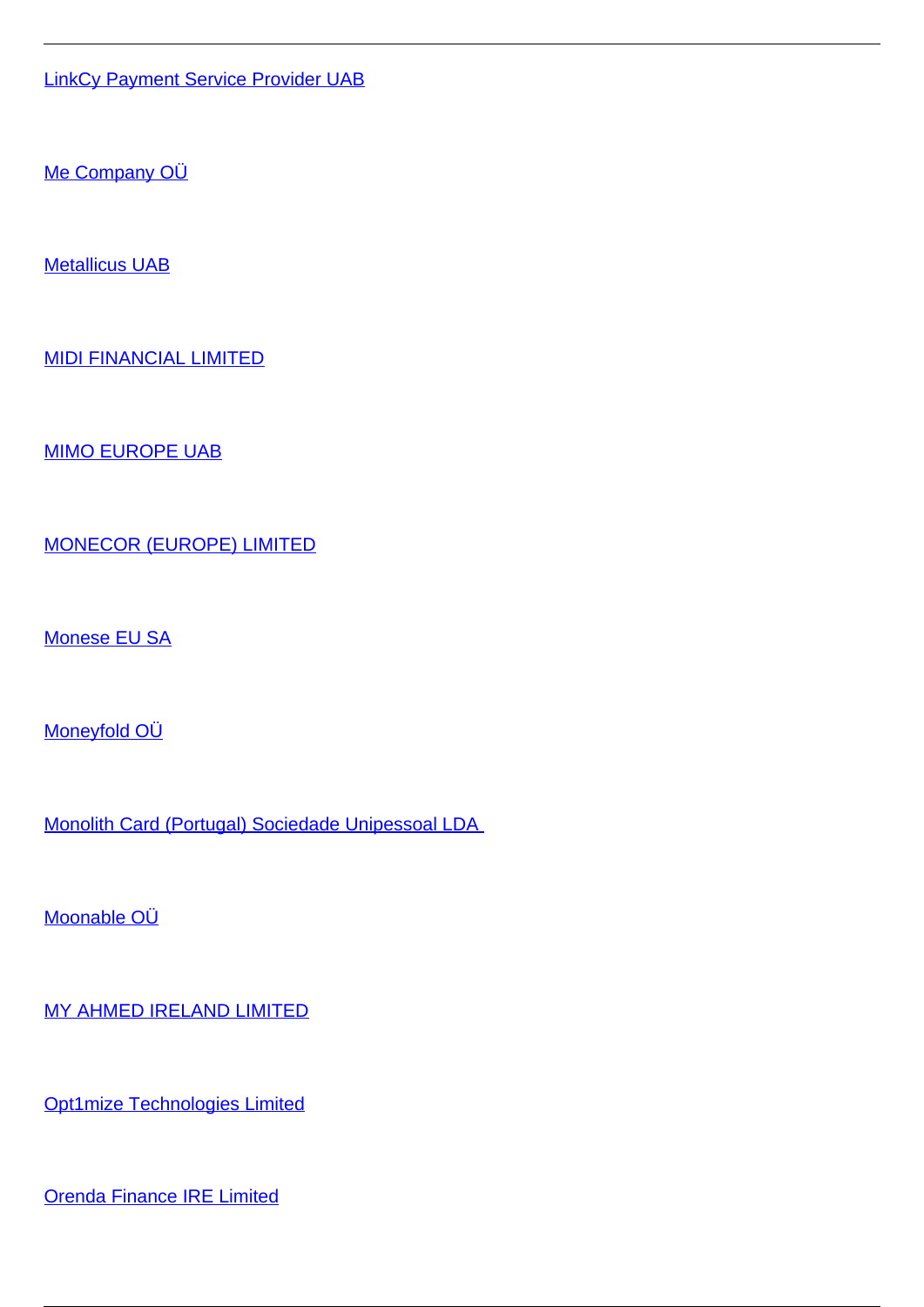## [ORO PAY LTD](/et/makseteenused/makseteenused/e-raha-asutused/ulepiiriliste-e-raha-teenuse-pakkujate-edasimuujad/oro-pay-ltd)

**[Paymium Financial Services France](/et/makseteenused/makseteenused/e-raha-asutused/ulepiiriliste-e-raha-teenuse-pakkujate-edasimuujad/paymium-financial-services-france)** 

[Paysme Europe Limited](/et/makseteenused/makseteenused/e-raha-asutused/ulepiiriliste-e-raha-teenuse-pakkujate-edasimuujad/paysme-europe-limited)

**[Penrose Digital Ltd](/et/makseteenused/makseteenused/e-raha-asutused/ulepiiriliste-e-raha-teenuse-pakkujate-edasimuujad/penrose-digital-ltd)** 

[PionPay OÜ](/et/makseteenused/makseteenused/e-raha-asutused/ulepiiriliste-e-raha-teenuse-pakkujate-edasimuujad/pionpay-ou)

[Pure Pay GmbH](/et/makseteenused/makseteenused/e-raha-asutused/ulepiiriliste-e-raha-teenuse-pakkujate-edasimuujad/pure-pay-gmbh)

[QUICKPAY LIMITED](/et/makseteenused/makseteenused/e-raha-asutused/ulepiiriliste-e-raha-teenuse-pakkujate-edasimuujad/quickpay-limited)

Quppy Europe OÜ

[Rational Foreign Exchange EU, UAB](/et/makseteenused/makseteenused/e-raha-asutused/ulepiiriliste-e-raha-teenuse-pakkujate-edasimuujad/rational-foreign-exchange-eu-uab)

[Regent FE UAB](/et/makseteenused/makseteenused/e-raha-asutused/ulepiiriliste-e-raha-teenuse-pakkujate-edasimuujad/regent-fe-uab)

[Revuto OÜ](/et/makseteenused/makseteenused/e-raha-asutused/ulepiiriliste-e-raha-teenuse-pakkujate-edasimuujad/revuto-ou)

[SmartPay s.r.o.](/et/makseteenused/makseteenused/e-raha-asutused/ulepiiriliste-e-raha-teenuse-pakkujate-edasimuujad/smartpay-sro)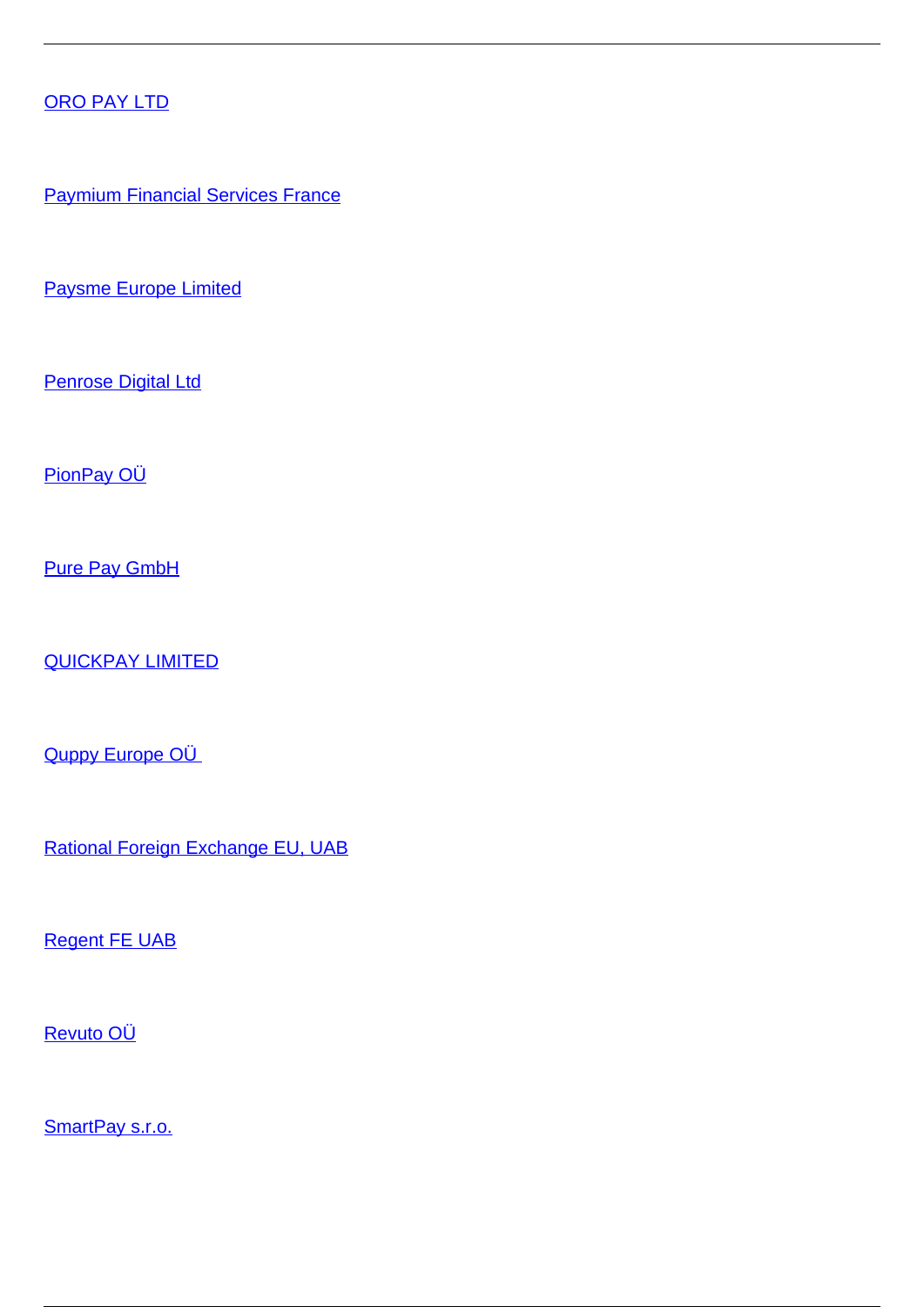Sparq OÜ

Spectro Finance OÜ

**Streamflow EAD** 

Sureswipe E.M.I. PLC

**Sync.Money Lithuania, UAB** 

**Transferclear CY Limited** 

**Trastra EU sro** 

**UAB MIR Lithuania** 

**UAB NEXTPLS** 

**UAB NOMADREM** 

**UAB Payrico** 

**UAB Spectro Finance** 

**UAB Spondula**